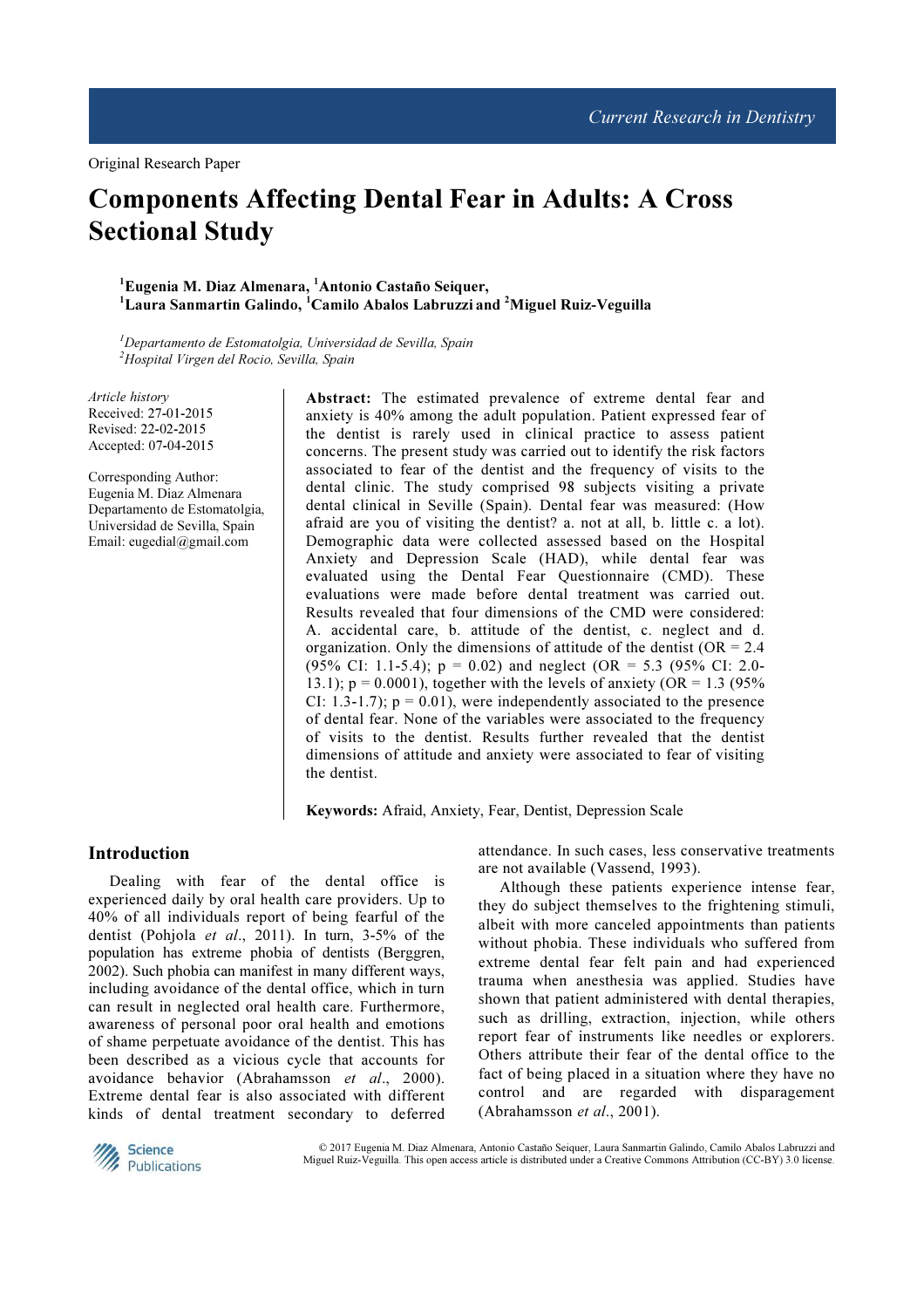Dealing with these individuals is important to improve oral health care. A study by Vassend (1993) revealed that patient with intense fear have significantly greater number of missing teeth, more decayed tooth surfaces, more periradicular lesions and greater bone loss as compared to those without dental fear. Another study published by Kent (1985) demonstrated that this group of people considered such fear to significantly reduce their quality of life. Berggren (2002) reported that there was an increased in medication dosage, more missed working days and poor relationships among individuals.

#### Objectives of the STUDY

The present study considers three objectives:

- To described dental fears expressed by patients visiting the dental office
- Identify factors that are part of the concept of dental fear
- To identify factors that distinguished patients who have extreme dental fear from patients who have no dental fear

## Materials and Methods

A cross-sectional clinical study was conducted to find out the components affecting dental fear in adults: A cross sectional study, involving the administration of The Hospital Anxiety and Depression scales (HAD) (Zigmond and Snaith, 1983) and questionnaire about fear of the dentist (Cuestionario de Miedos Dentales (CMD) (Navarro and Ramírez, 1996). The study included in this study were two private dental clinics in Seville (Spain) during a period of 13 months.

### The Criteria

The criteria in this investigation were patients who speaks spanish, aged between 18-65 years, signed the consent form and must answer the anxiety and depression scale questionnaires (Hospital Anxiety and Depression Scale, HAD). The criteria excluded in this study were, use of psychotropic medication (antidepressants, benzodiazepines, antipsychotics) and patients diagnosed with alcohol or drug dependency.

#### The Respondents

The respondents were composed of 98 patients with a mean age of 37 years old. The researcher explained the objectives of the study to the intended participants.

#### Procedures

The data obtained from this study were analyzed using the Statistical Package for the Social Sciences (SPSS version 12). Associations were tested using descriptive, univariate and multivariate linear regression analyses. Statistical significance was considered for p<0.05.

Extraction of the dimensions of the CMD was carried out through principal components analysis, retaining those with eigenvalue  $>1$ , with varimax rotation.

Comparison of the subjects with low versus high fear was based on the chi- squared test and Student t-test. We subsequently applied a multivariate analysis using logistic regression. The dependent variables were fear of the dentist (low/high) and the frequency of visits (regular/not regular or never), while the independent variables were sex, age and the dimensions extracted from the principal component analysis that proved significant in the univariate analysis.

### Results and Discussion

#### Sociodemographic Data

The study included 98 subjects consecutively visiting a private dental clinic in Seville (Spain). Four patients refused to answer the questions of the study and two had to be withdrawn due to errors in answering the scales. Fifty-nine of the subjects were women (60%). The mean age  $\pm$  Standard Deviation (SD) was 37.5±12.6 years (Table 1).

Forty-nine of the interviewed patients (50%) visited the dentist regularly, while 43 only visited the dentist when they experienced discomfort (44%) and 6 claimed to never visit the dentist (6%).

Regarding fear of visiting the dental clinic, 81% of the patients (n = 79) reported low fear:  $45\%$  (n = 44) reported no fear, while  $36\%$  (n = 35) admitted feeling some fear. In turn, 19 patients (19%) reported high fear of the dentist.

The mean scores  $\pm$  Standard Deviation (SD) on the anxiety and depression subscales of the HAD were  $3.1\pm2.4$  and  $7.3\pm3.2$ , respectively (Table 1).

# Factors Extracted from the Principal Components Analysis of the Dental Fear Questionnaire (CMD)

Following the principal components analysis of the dimensions of the CMD with varimax rotation, we extracted four factors with an eigenvalue >1 (Table 2): "Dental care", accounting for 25.8% of the variance; "attitude of the dentist", accounting for 15.7% of the variance; "neglect", accounting for 13.8% of the variance; and "organization", accounting for 13.2% of the variance.

The first factor ("dental care") included the following items: The work is done by the assistants, injuring my lips with some instrument, brusqueness on the part of the dentist, unpleasant assistants, the attendance of many patients at the same time, impolite dentist, dentist with bad breath, injuring my mouth, lack of gentleness in treatment.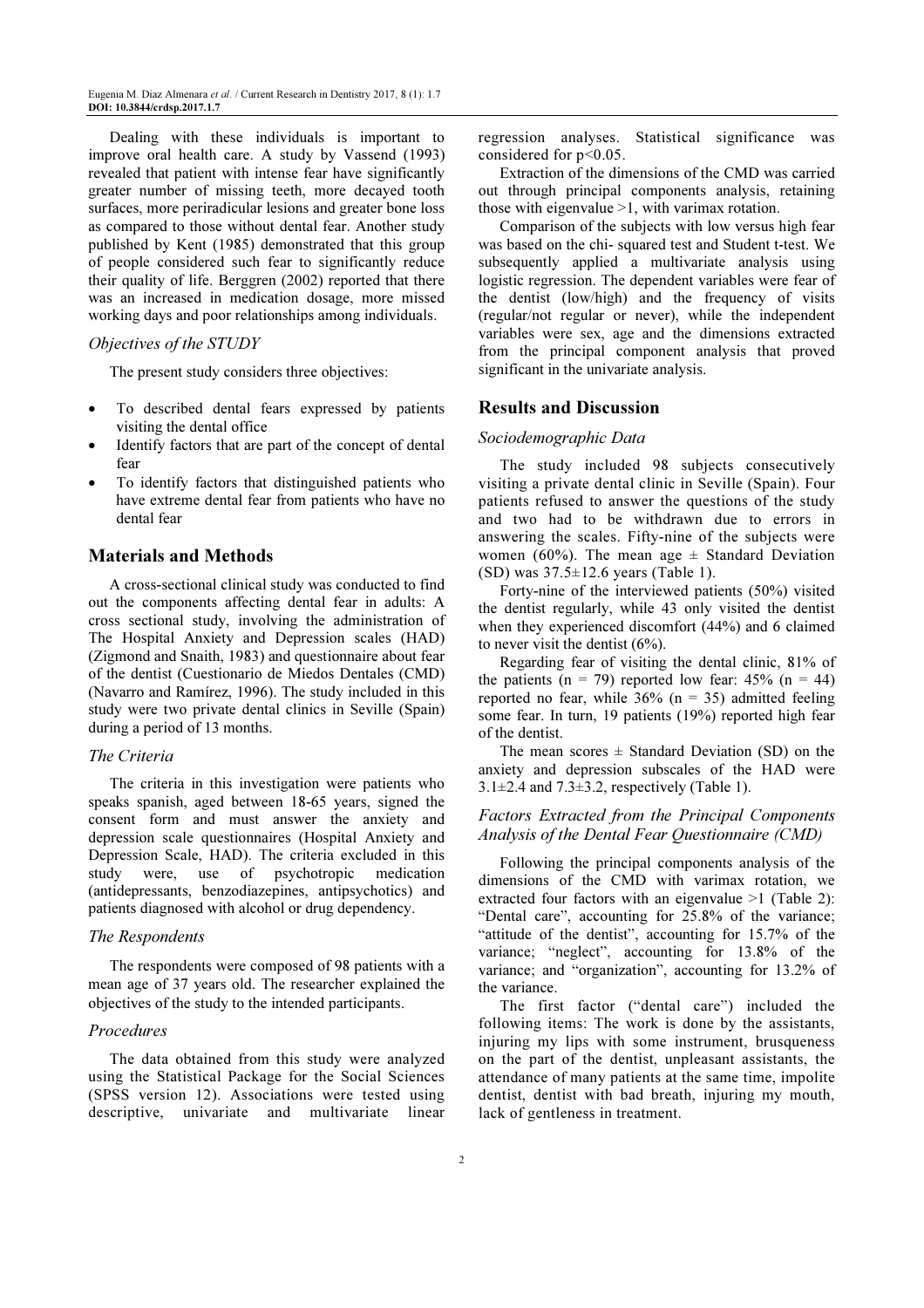|                                    | $N(\%)$     |
|------------------------------------|-------------|
| Sex (females)                      | 59 (60%)    |
| Frequency of visits to the dentist |             |
| Regularly                          | 49 (50%)    |
| Only in case of discomfort         | 43 (44%)    |
| Never                              | 6(6%)       |
| Fear of the dentist                |             |
| Low fear                           | 79 (81%)    |
| Not at all                         | 44 (45%)    |
| A little                           | 35(36%)     |
| High fear                          |             |
| A lot                              | 19(19%)     |
|                                    | Mean $(SD)$ |
| Age (years)                        | 37.5(12.6)  |
| HAD-anxiety                        | 3.1(2.4)    |
| HAD-depression                     | 7.3(3.2)    |

#### Table 1. Sociodemographic factors and Hospital Anxiety and Depression (HAD) scores

Table 2. Factors extracted from the principal components analysis

| rable 2. I actors extracted from the principal components and gold | Factor        | Factor "attitude" | Factor    | Factor         |
|--------------------------------------------------------------------|---------------|-------------------|-----------|----------------|
|                                                                    | "dental care" | of the dentist"   |           |                |
|                                                                    |               |                   | "neglect" | "organization" |
| The work is done by the assistants                                 | 0.81          |                   |           |                |
| Injuring my lips with some instrument                              | 0.79          |                   |           |                |
| Brusqueness on the part of the dentist                             | 0.72          |                   |           |                |
| Unpleasant assistants                                              | 0.69          |                   |           |                |
| The attendance of many patients at the same time                   | 0.67          |                   |           |                |
| Impolite dentist                                                   | 0.67          |                   |           |                |
| Dentist with bad breath                                            | 0.58          |                   |           |                |
| Injuring my mouth                                                  | 0.56          |                   |           |                |
| Lack of gentleness in treatment                                    | 0.56          |                   |           |                |
| Reprimands                                                         |               | 0.85              |           |                |
| Bad mood on the part of the dentist                                |               | 0.75              |           |                |
| Injection into the gums                                            |               |                   | 0.76      |                |
| Bleeding in the mouth                                              |               |                   | 0.72      |                |
| Use of the oral retractor                                          |               |                   | 0.64      |                |
| Mistakes in placing the injection                                  |               |                   | 0.59      |                |
| Old magazines in the waiting room                                  |               |                   | 0.51      |                |
| Delays in attending                                                |               |                   |           | 0.81           |
| Distribution of the dental clinic                                  |               |                   |           | 0.74           |
| Percentage cumulative variance                                     | 25.8%         | 41.5%             | 55.3%     | 68.5%          |

The second factor ("attitude of the dentist") included the following items: Reprimands and bad mood on the part of the dentist.

The third factor ("neglect") included the following items: Injection into the gums, bleeding in the mouth, use of the oral retractor, mistakes in placing the injection.

Lastly, the fourth factor ("organization"), related to management issues in the dental clinic, included the following items: Delays in attending and distribution of the dental clinic.

### Factors Associated to Fear of the Dentist

#### Univariate Analysis

In the univariate analysis, the score of the anxiety subscale of the HAD (HAD-A), together with the factors "neglect" and "attitude of the dentist" (the latter being at the limit of significance), were found to be associated to patient perceived fear of visiting the dentist.

Those with high fear showed a higher HAD-A score than those with low fear  $(9.2 \pm 3.2 \text{ Vs. } 6.8 \pm 3.0; \text{ p} < 0.005)$ . Likewise, those with high fear of the dentist reported increased discomfort compared with those presenting low fear, in terms of the items related to the factors "neglect"  $(0.79 \pm 0.70 \text{ Vs. } -0.19 \pm 0.96; \text{ p} \le 0.0001)$  and "attitude of the dentist"  $(0.35\pm0.9 \text{ Vs. } -0.84\pm1.0; \text{ p} < 0.07)$ .

Other factors such as age, sex and depressive symptoms (HAD-D score) were not associated to patient fear of the dentist, in the same way as the factors "dental care" and "organization" (Table 3).

## Multivariate Analysis

In the multivariate analysis, the factors "neglect" and "attitude of the dentist", as well as HAD-A, age and sex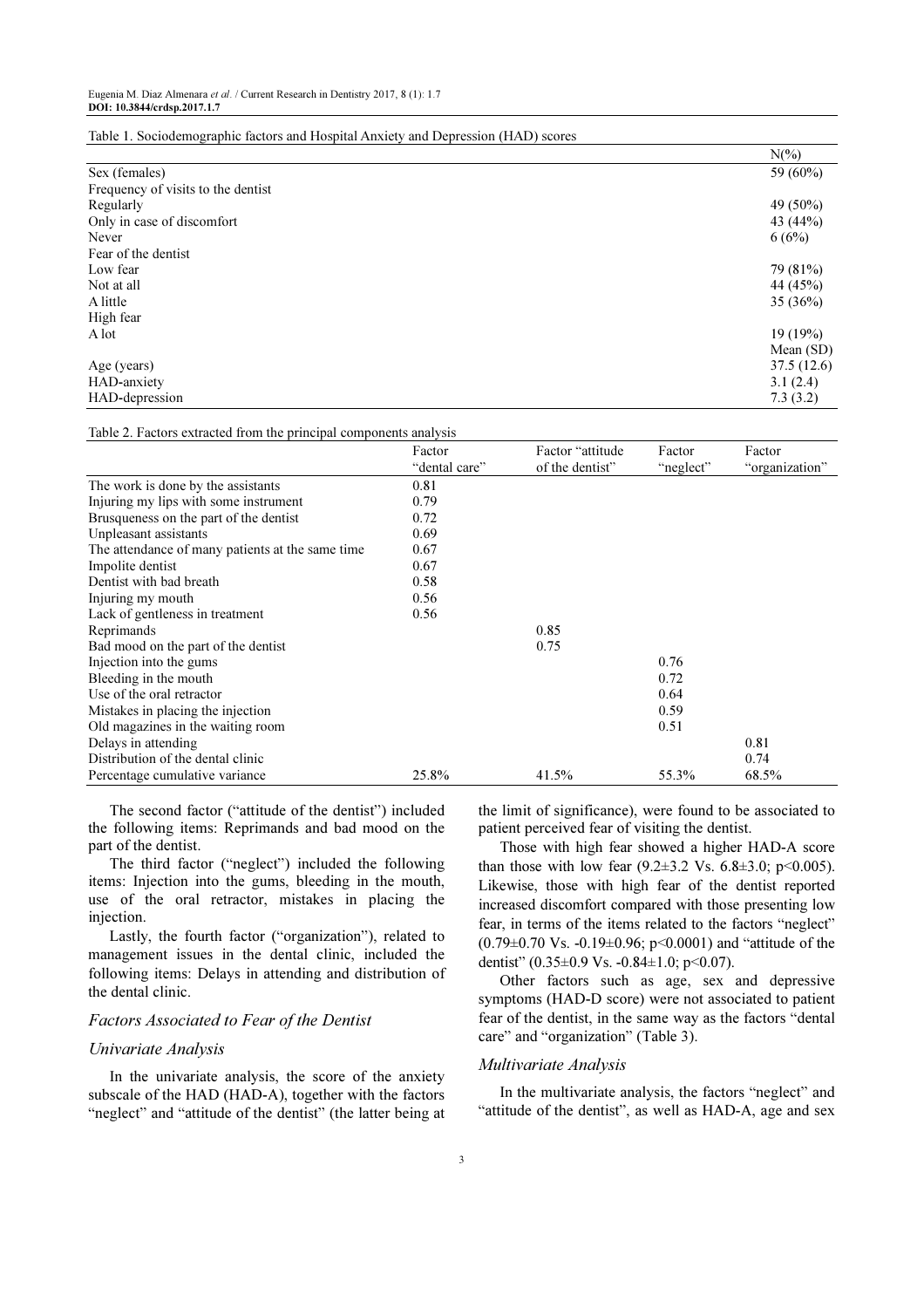were entered as independent variables. The three variables found to be independently associated to fear of the dentist were HAD-A (OR = 1.3 (1.0-1.7); p<0.01), the factor neglect (OR = 5.3 (2.0-13.7);  $p<0.0001$ ) and the factor "attitude of the dentist" (OR =  $2.4$  (1.1-5.4); p<0.0001) (Table 4).

## Factors Associated to the Frequency of Visits to the Dentist

As shown in Table 5, none of the studied factors were found to be associated to the frequency of visits to the dental clinic.

## Discussion

The main finding of this study is that the factors "neglect" and "attitude of the dentist" are independently associated to high fear of the dentist.

In the present study, fear of the dentist was associated to high anxiety scores. Likewise, dental anxiety is related to the general anxiety condition of the patient (Economou, 2003). This could suggest that fear of visiting the dentist may be included among the range of phobias. Consequently, it could be deduced that interventions which have been shown to be effective in treating specific phobias may also be applied to patients with fear of the dentist. The use of such techniques would afford improvements in dental treatment, resulting in a lesser anesthesia waiting time, a need for lesser amounts of anesthetic, fewer cancelled visits and more frequent visits to the dental clinic (Hmud and Walsh, 2009).

Dental anxiety has been related to deficient oral health in both children and adults (Pohjola et al., 2008; Armfield et al., 2009; Murthy et al., 2014). Eitner et al. (2006) concluded that the avoidance of dental treatment is related to high anxiety scores and high DMFT index (decayed, missing, filled teeth) scores. Consequently, these patients present a greater risk of irregular visiting and/or of cancellation of visits to the dental clinic (Moore et al., 1993; Sohn and Ismail, 2005).

| Table 3. Univariate analysis of factors associated to fear of the dentist |  |
|---------------------------------------------------------------------------|--|
|---------------------------------------------------------------------------|--|

|                                        | Low fear of dentist | High fear of dentist |            |
|----------------------------------------|---------------------|----------------------|------------|
|                                        | Mean $\pm SD$       | Mean $\pm SD$        | P-value    |
| Age (years, $\pm SD$ )                 | $36.9 \pm 12.9$     | $40.2 \pm 11.2$      | 0.31       |
| Factors                                |                     |                      |            |
| "Dental care"                          | $-0.72 \pm 1.0$     | $0.30 \pm 0.81$      | 0.14       |
| "Attitude of the dentist"              | $-0.84 \pm 1.0$     | $0.35 \pm 0.9$       | $0.07*$    |
| "Neglect"                              | $-0.19 \pm 0.96$    | $0.79 \pm 0.70$      | $0.0001**$ |
| "Organization"                         | $-0.00001 \pm 0.99$ | $0.0003 \pm 1.0$     | 0.99       |
| HAD-Anxiety                            | $6.8 \pm 3.0$       | $9.2 \pm 3.2$        | $0.005**$  |
| HAD-Depression                         | $3.2 \pm 2.5$       | $2.5 \pm 1.9$        | 0.26       |
|                                        | N(%)                | $N(\%)$              |            |
| Sex (females, $\%$ )                   | $47(59.5\%)$        | 12(63%)              | 0.77       |
| Frequency of visits to the dentist Low | 38(48%)             | 11(57%)              | 0.44       |

| Table 4. Logistic regression analysis of perceived dental fear (high versus low) |  |  |  |  |  |  |  |  |  |  |  |
|----------------------------------------------------------------------------------|--|--|--|--|--|--|--|--|--|--|--|
|----------------------------------------------------------------------------------|--|--|--|--|--|--|--|--|--|--|--|

|                           | B        | Wald $(df = 1)$ | OR (95%CI)       | P-value |
|---------------------------|----------|-----------------|------------------|---------|
| HAD-A                     | 0.320    | $6 - 4$         | $1.3(1.0-1.7)$   | 0.010   |
| "Attitude of the dentist" | 0.900    | 5.000           | $2.4(1.1-5.4)$   |         |
|                           | 0.020    |                 |                  |         |
| "Neglect"                 | 1.600    | 12.200          | $5.3(2.0-13.7)$  | 0.000   |
| Age                       | $-0.002$ | 0.008           | $0.99(0.93-1.0)$ | 0.920   |
| <b>Sex</b>                | 0.800    | 1.300           | $2.2(0.56-8.7)$  | 0.250   |

Table 5. Factors associated to the frequency of visits to the dentist

|                           | Regular visits          | No regular visits       |         |
|---------------------------|-------------------------|-------------------------|---------|
| Factor                    | $(Mean \pm SD)(n = 49)$ | $(Mean \pm SD)(n = 49)$ | P-value |
| "Dental care"             | $0.005 \pm 1.0$         | $-0.005 \pm 1.0$        | 0.95    |
| "Attitude of the dentist" | $-0.07 \pm 1.1$         | $0.07 \pm 0.88$         | 0.46    |
| "Neglect"                 | $-0.10 \pm 0.98$        | $0.10 \pm 1.0$          | 0.32    |
| "Organization"            | $0.12 \pm 1.0$          | $-0.12 \pm 0.92$        | 0.23    |
| HAD-A                     | $7.1 \pm 2.7$           | $7.5 \pm 3.6$           | 0.49    |
| HAD-D                     | $2.8 \pm 2.3$           | $3.4 \pm 2.5$           | 0.23    |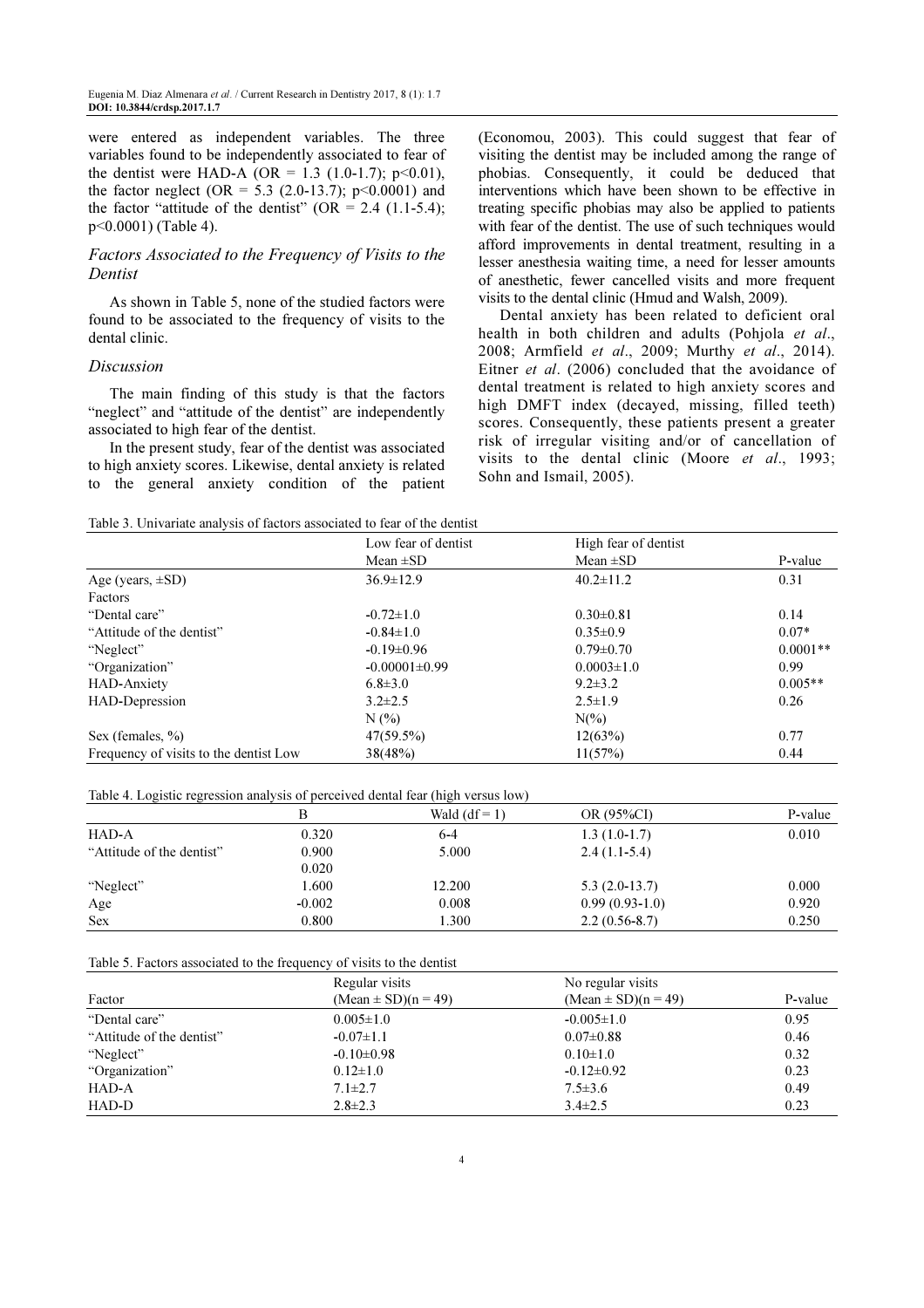A number of studies have shown that patients with suffering from anxiety need more time to be attendedthis implying an added cost for the dental professional. Moreover, patients of this kind are less likely to be satisfied with the treatment received; their adequate care therefore can represent a challenge for the dentist (Coffey and Giusto, 1983; Lehrner et al., 2000). The levels of anxiety and depression were similar to those reported in a large sample of patients with acute back pain (Turk et al., 2015).

Factors such as dentist-patient interaction are crucial for the control of anxiety. In this context, the attitude and comments of the dentist were identified as very important factors in our study. Moore et al. (1993), found negative contacts with the dentist to cause patients to identify the origin of their anxiety in the dental office. In this regard, we identified the "attitude of the dentist" as an independent factor associated to high fear of the dentist.

Patients with important anxiety tend to be overly tired after a dental visit. Intense anxiety can have important cognitive effects in patients, with negative thoughts, fear, crying, aggressiveness, sleep disturbances and alterations in eating habits, increased self-medication and a lack of personal confidence (Cohen et al., 2000). Relaxation and distraction techniques have been found to be effective in lessening anxiety among patients visiting the dental clinic (Hainswoth et al., 2005; Corah et al., 1979). Some distraction techniques in dental practice are aroma therapy (Jafarzadeh et al., 1985), music therapy (Aitken et al., 2002), the viewing of relaxing pictures or images (Fox and Newton, 2006) and the use of virtual reality techniques with 3D glasses (Sullivan et al., 2000). Other anxiety-lowering techniques include the progressive muscle relaxation technique developed by Jacobsen, which induces relaxation through the reduction of muscle tension by contracting and relaxing the muscles by groups (Kohl, 2002). Another simple method to produce relaxation comprises rhythmic breathing exercises, in which the patient inhales deeply, holding the breath for 5 sec and then exhaling over another 5 sec interval (Busch et al., 2012).

Hypnosis is considered as an important tool for overcoming dental fear. Results confirm that hypnosis is beneficial as an adjunct intervention to reduce anxiety in patients, particularly in view of its noninvasive nature. Some findings show that hypnosis is not only beneficial, but is also very readily accepted by patients. The implementation of hypnosis in routine dental care should be encouraged (Glaesmer et al., 2015).

The administration of relaxants such as benzodiazepines via different routes (oral, rectal, intranasal intravenous) is effective and is commonly prescribed for preventing anxiety in dental practice.

Their combination with sedation (nitrous oxide and oxygen) is effective and constitutes an alternative to general anesthesia (Wood, 2010). These drugs act quickly and briefly, patient condition will return to its normal state in a short period of time (Coulthard and Craig, 1997).

Two factors were related to high fear of the dentist in our study: The "attitude of the dentist" and concerns about "neglect". In this context, dentistpatient communication plays a crucial role. Verbal support and reassurance are commonly used strategies and moreover should be practiced by all the dental team members. Accordingly, dental appointments involving particularly anxious patients should be of longer duration, in order to allow the dentist to thoroughly explain the procedure and provide the required treatment (Schou, 2000).

In this study, concern about neglect was one of the factors associated to fear of the dentist. A number of authors have attempted to lessen anxiety by means of different techniques such as psychoeducational interventions that have been found to be effective in other disciplines (Shah et al., 2014).

Thus, simple interventions are available that can be applied by the dentist and team members in the dental clinic. In order to do so, we first must detect those patients with important anxiety and assess the procedure best suited to each individual case. The inclusion of behavioral concepts and dental education measures in the dental training programs could improve the capacity of future dental professionals to adequately deal with patients who suffer high levels of anxiety (Shahmansouri et al., 2014).

## Conclusion

Anxiety and fear of the dentist are multifactorial and common phenomena in the general population. Dental professionals must be able to identify patients with important anxiety and should be familiarized with the procedures applicable before dental treatment, in order to secure successful patient management.

The factors "attitude of the dentist" and "neglect", together with anxiety, has been identified as independent parameters associated to high fear of dental treatment.

## Acknowledgment

The authors wish thanks Clinica dental Dr. Jorge Vázquez Corripio and Clinica dental El Fontanal for their assistance in data collection.

## Author's Contributions

All authors equally contributed in this work.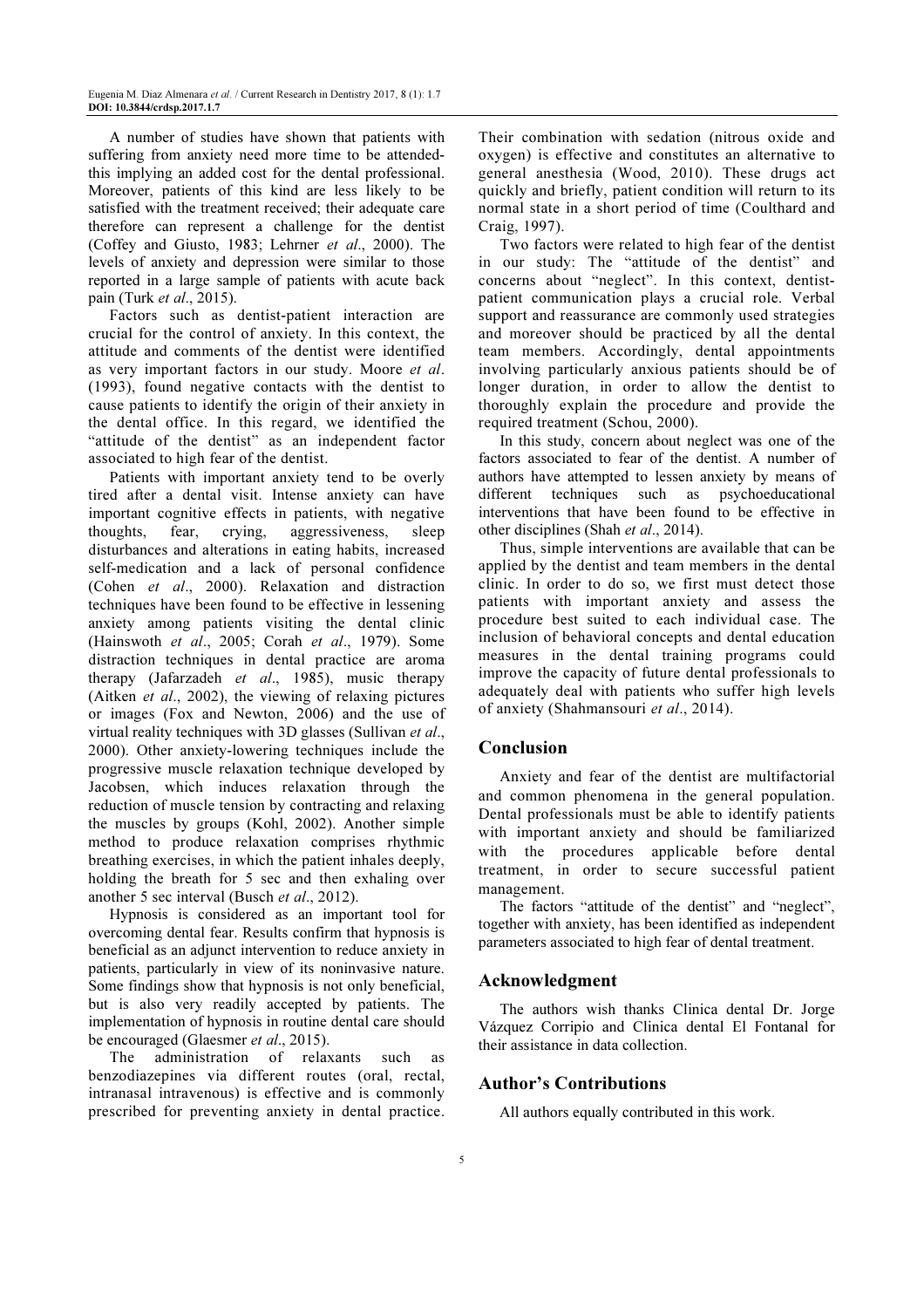## Conflict of Interest

All authors declare no conflicts of interest.

## References

- Abrahamsson, K.H., U. Berggren and S.G. Carlsson, 2000. Psychosocial aspects of dental and general fears in dental phobic patients. Acta Odontol. Scand., 58: 37-43. DOI: 10.1080/000163500429415
- Abrahamsson, K.H., U. Berggren, M. Hakeberg and S.G. Carlsson, 2001. Phobic avoidance and regular dental care in fearful dental patients: A comparative study. Acta Odontol. Scand., 59: 273-279. DOI: 10.1080/000163501750541129
- Aitken, J.C., S. Wilson, D. Coury, A.M. Moursi, 2002. The effect of music distraction on pain, anxiety and behavior in pediatric dental patients. Pediatr. Dent., 24: 114-118. PMID: 11991313
- Armfield, J.M., G.D. Slade and A.J. Spencer, 2009. Dental fear and adult oral health in Australia. Community Dent. Oral Epidemiol., 37: 220-230. DOI: 10.1111/j.1600-0528.2009.00468.x
- Berggren, U., 2002. Long-term management of the fearful adult patient using behavior modification and other modalities. J. Dent. Educ., 65: 1357-1368. PMID: 11780654
- Busch, V., W. Magerl, U. Kern, J. Haas and G. Hajak et al., 2012. The effect of deep and slow breathing on pain perception, autonomic activity and mood processing- an experimental study. Pain Med., 13: 215-228. DOI: 10.1111/j.1526-4637.2011.01243.x
- Coffey, P.A. and J. Di Giusto, 1983. The effects of waiting time and waiting room environment on dental patients' anxiety. Aust. Dent. J., 28: 139-142. DOI: 10.1111/j.1834-7819.1983.tb05268.x
- Cohen, S.M., J. Fiske and J.T. Newton, 2000. The impact of dental anxiety ondaily living. Br. Dent. J., 189: 385-390. PMID: 11081950
- Corah, N.L., E.N. Gale and S.J. Illig, 1979. The use of relaxation and distraction to reduce psychological stress during dental procedures. J. Am. Dent. Assoc., 98: 390-394.

DOI: 10.14219/jada.archive.1979.0049

- Coulthard, P. and D. Craig, 1997. Conscious sedation. Dent. Update, 24: 376-381.
- Economou, G.C., 2003. Dental anxiety and personality: Investigating the relationship between dental anxiety and self-consciousness. J. Dent. Educ., 67: 970-980. PMID: 14518835
- Eitner, S., M. Wichmann, A. Paulsen and S. Holst, 2006. Dental anxiety- an epidemiological study on its clinical correlation and effects on oral health. J. Oral. Rehabil., 33: 588-593.

DOI: 10.1111/j.1365-2842.2005.01589.x

Fox, C. and J.T. Newton, 2006. A controlled trial of the impact of exposure to positive images of dentistry on anticipatory dental fear in children. Community Dent. Oral. Epidemiol., 34: 455-459.

DOI: 10.1111/j.1600-0528.2006.00303.x

- Glaesmer, H., H. Geupel and R. Haak, 2015. A controlled trial on the effect of hypnosis on dental anxiety in tooth removal patients. Patient Educ. Couns., 98: 1112-1115. DOI: 10.1016/j.pec.2015.05.007
- Hainswoth, J.M., H. Moss and K.J. Fairbrother, 2005. Relaxation and complementary therapies: An alternative approach to managing dental anxiety in clinical practice. Dent. Update, 32: 90-92. PMID: 15819152
- Hmud, R. and L.J. Walsh, 2009. Ansiedad dental: Causas, complicaciones y métodos de manejo. J. Minim. Interv. Dent., 2: 237-248.
- Jafarzadeh, M., S. Arman and F.F. Pour, 1985. Effect of aromatherapy with orange essential oil on salivary cortisol and pulse rate in children during dental treatment: A randomized controlled clinical trial. Adv. Biomed. Res., 2: 10-10. DOI: 10.4103/2277-9175.107968
- Kent, G., 1985. Cognitive processes in dental anxiety. British J. Clin. Psychol., 24: 259-264. DOI: 10.1111/j.2044-8260.1985.tb00658.x
- Kohl, F., 2002. Progressive muscle relaxation according to E. Jacobson. A modern relaxation technique. Med. Monatsschr. Pharm., 25: 77-87. PMID: 11925766
- Lehrner, J., C. Eckersberger, P. Walla, G. Pötsch and L. Deecke, 2000. Ambient odor of orange in a dental office reduces anxiety and improves mood in female patients. Physiol. Behav., 71: 83-86. DOI: 10.1016/S0031-9384(00)00308-5
- Moore, R., H. Birn and E. Kirkegaard, 1993. Prevalence and characteristics of dental anxiety in Danish adults. Commun. Dent. Oral Epidemiol., 21: 292-296. DOI: 10.1111/j.1600-0528.1993.tb00777.x
- Murthy, A.K., M. Pramila and S. Ranganath, 2014. Prevalence of clinical consequences of untreated dental caries and its relation to dental fear among 12-15-year-old schoolchildren in Bangalore city, India. Eur. Arch. Paediatr. Dent., 15: 45-49. DOI: 10.1007/s40368-013-0064-1
- Navarro, C. and R. Ramírez, 1996. Un estudio epidemiológico acerca de la prevalencia de ansiedad y miedos dentales entre la población adulta de la gran área metropolitana de Costa Rica. Psicol. Conductual, 4: 79-95.
- Pohjola, V., A.K. Mattila, M. Joukamaa and S. Lahti, 2011. Anxiety and depressive disorders and dental fear among adults in Finland. Eur. J. Oral Sci., 119: 55-60. DOI: 10.1111/j.1600-0722.2010.00795.x